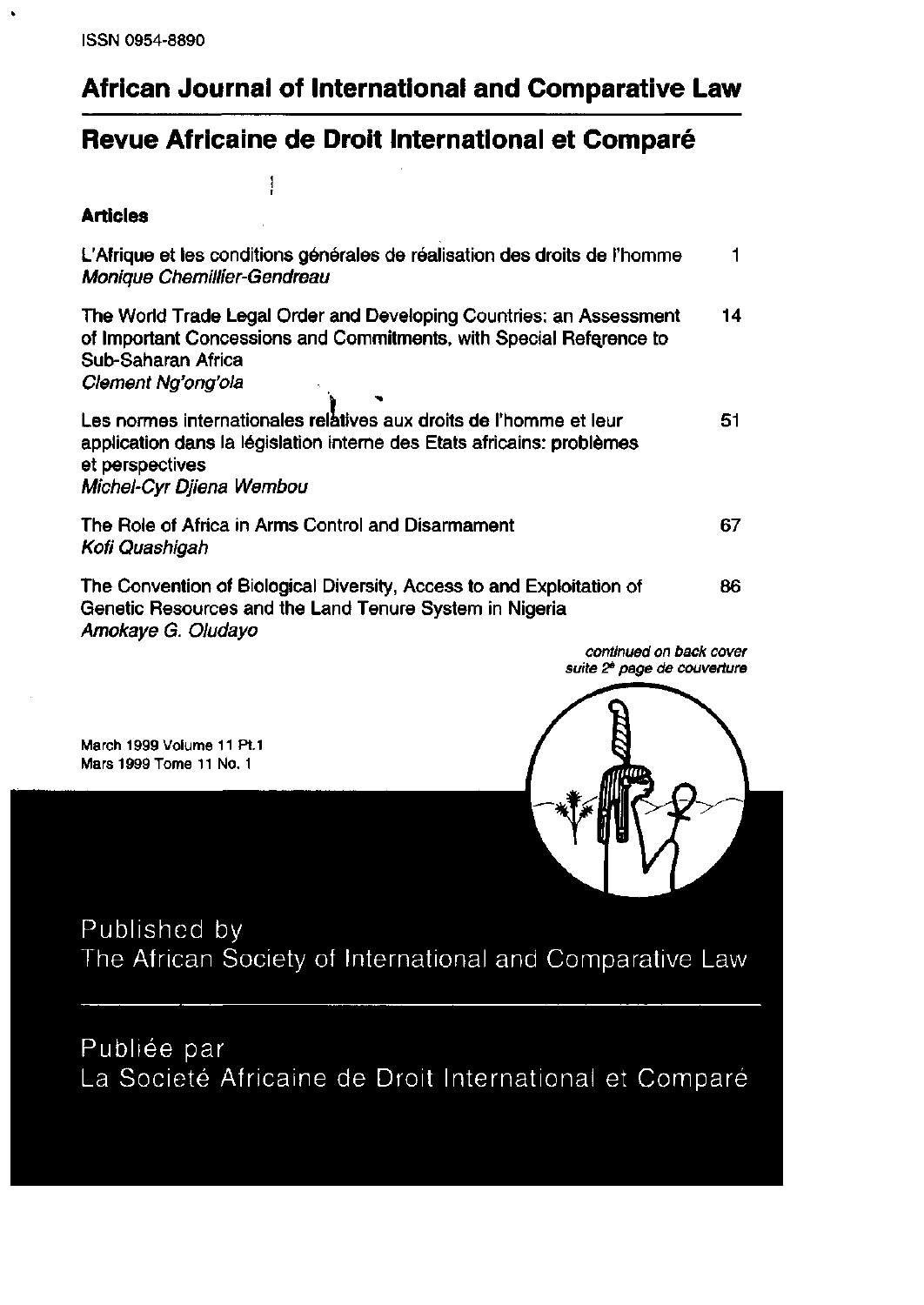## CONTENTS - SOMMAIRE

### **Articles**

| L'Afrique et les conditions genérales de realisation des droits de l'homme<br>Chemillier-Gendreau<br>Monique                                                                                  | $\mathbf{1}$ |
|-----------------------------------------------------------------------------------------------------------------------------------------------------------------------------------------------|--------------|
| The World Trade Legal Order and Developing Countries: an Assessment<br>of Important Concessions and Commitments, with Special Reference to<br>Sub-Saharan Africa<br>f<br>Clement Ng 'ong 'ola | 14           |
| Les normes internationales relatives aux droits de Fhomme et leur<br>application dans la legislation interne des Etats africains: problémes<br>et perspectives<br>Michel-Cyr Djiena Wembou    | 51           |
| The Role of Africa in Arms Control and Disarmament<br>Kofi Quashigah                                                                                                                          | 67           |
| The Convention of Biological Diversity, Access to and Exploitation of<br>Genetic Resources and the Land Tenure System in Nigeria<br>Amokaye G. Oludayo                                        | 86           |
| Jurisdiction over Disputes Relating to "National Lands" in Cameroon<br>Nelson Enonchong                                                                                                       | 100          |
| Case Comment - Jurisprudence                                                                                                                                                                  |              |
| Affaire Tchamba Robert c. Etat du Cameroun<br>Jean-Calvin Aba 'a Oyono                                                                                                                        | 128          |
| African Legal Materials - Documents juridiques africains                                                                                                                                      |              |
| ECOWAS Mechanism for Conflict Prevention, Management, Resolution<br>Peace-Keeping and Security                                                                                                | 148          |
| CEDEAO: Mécanisme de prevention, de gestión, de réglement des                                                                                                                                 | 167          |

conflits, de maintien de la paix et de la securité